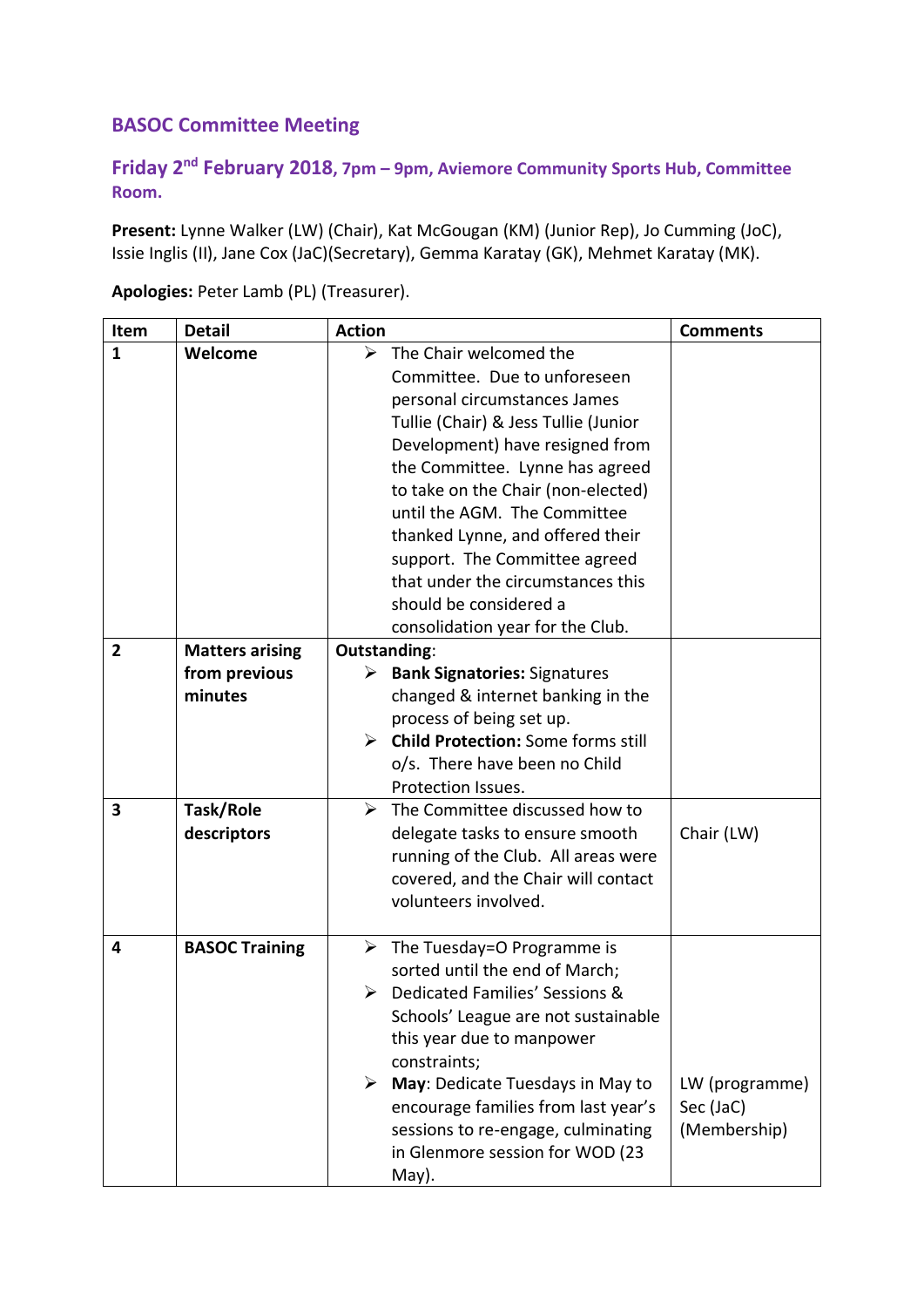| Item    | <b>Detail</b>         | <b>Action</b>                                                       | <b>Comments</b>   |
|---------|-----------------------|---------------------------------------------------------------------|-------------------|
| 4       | <b>BASOC Training</b> | $\triangleright$ Lynne happy to run May trg:                        |                   |
| (contd) |                       | Provisional areas that could offer                                  | LW                |
|         |                       | trg for both new & experienced -                                    |                   |
|         |                       | 2 x Glen Gynack,                                                    |                   |
|         |                       | 1 x Alvie;                                                          |                   |
|         |                       | ▶ Provide prep for British & Scottish                               |                   |
|         |                       | Champs in May;                                                      |                   |
|         |                       | $\triangleright$ April: due to Easter break schedule                |                   |
|         |                       | 3rd & 10 <sup>th</sup> as informal Trail Runs;                      |                   |
|         |                       | $\geq 17$ <sup>th</sup> & 24 <sup>th</sup> – O Trg. Coach required, |                   |
|         |                       | but could handover a complete                                       |                   |
|         |                       | plan to other Club member to                                        |                   |
|         |                       | manage;                                                             |                   |
|         |                       | $\triangleright$ June: Provisionally use June Trg to                |                   |
|         |                       | target Club members for Coaching                                    |                   |
|         |                       | Foundation Course;                                                  |                   |
|         |                       | <b>Training Weekend &amp; Compassport</b><br>➤                      |                   |
|         |                       | Cup (10/11 Mar) being co-                                           |                   |
|         |                       | ordinated by Ann McGougan.                                          |                   |
|         |                       |                                                                     |                   |
| 5       | <b>BASOC Events</b>   | Review of NNC: all agreed another<br>➤                              |                   |
|         |                       | good event with variety of                                          |                   |
|         |                       | terrain/challenges;                                                 |                   |
|         |                       | $\triangleright$ Lessons learned: Consider                          |                   |
|         |                       | accessibility and parking                                           |                   |
|         |                       | requirements in adverse weather                                     |                   |
|         |                       | conditions (canx event due to icy                                   |                   |
|         |                       | parking area).                                                      |                   |
|         |                       | $\geq 11^{\text{th}}$ Feb - Loch Vaa:                               |                   |
|         |                       | Planned and ready;                                                  |                   |
|         |                       | Volunteers required;                                                |                   |
|         |                       | Soup will be available.                                             |                   |
|         |                       | $\triangleright$ British Champs (19/20 May):                        |                   |
|         |                       | <b>BASOC Volunteers required;</b>                                   | LW to liaise with |
|         |                       | Club Captain will co-ord                                            | Club Captain      |
|         |                       | Relays.                                                             |                   |
|         |                       | $\triangleright$ Scottish Champs (26/27 May):                       |                   |
|         |                       | Volunteers required both                                            | LW to liaise with |
|         |                       | days;                                                               | Club Captain      |
|         |                       | Club Captain will co-ord                                            |                   |
|         |                       | Relays.                                                             |                   |
|         |                       | $\triangleright$ M & H Junior Champs (9 June):                      | JaC to contact    |
|         |                       | Gav Miles will Plan;                                                | last year's       |
|         |                       | Jane C will organise with                                           | organiser.        |
|         |                       | input from last year's                                              |                   |
|         |                       | Organiser.                                                          |                   |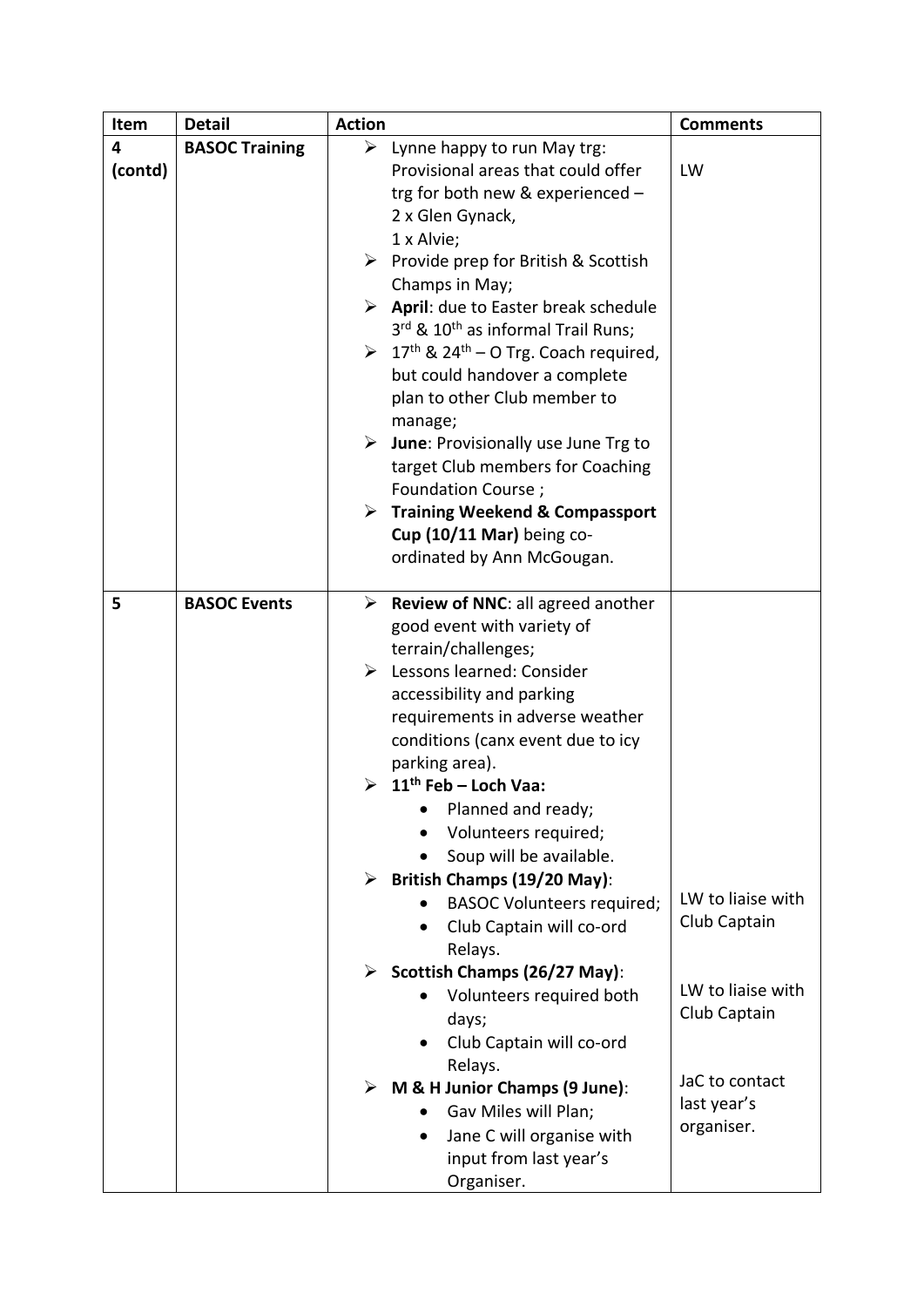| Item                    | <b>Detail</b>                            | <b>Action</b>                                                                                                                                                                                                                                                                                                                                                                                                                                          | <b>Comments</b>                               |
|-------------------------|------------------------------------------|--------------------------------------------------------------------------------------------------------------------------------------------------------------------------------------------------------------------------------------------------------------------------------------------------------------------------------------------------------------------------------------------------------------------------------------------------------|-----------------------------------------------|
| 5                       | <b>BASOC Events</b>                      | $\triangleright$ M & H Champs (contd):                                                                                                                                                                                                                                                                                                                                                                                                                 |                                               |
| (contd)                 | (contd)                                  | Controller still required.<br>$\triangleright$ WOLF (light) (22/23 Sep):<br>Propose coaching/training<br>day on Sat 22nd;<br>SOL on $23^{rd}$ – areas under<br>$\bullet$<br>consideration:<br>Dunachtonmore, Alvie;<br>Planner & Organiser<br>required.<br><b>WOLF 2019:</b><br>Possible Spring event due to<br>$\bullet$<br>vegetation;<br>Newtonmore under<br>$\bullet$<br>consideration: Creagan<br>More (SOL?), Highland Folk<br>Museum (Sprint?). | LW to liaise with<br>potential<br>volunteers. |
| 6                       | <b>Mapping Update</b><br>(from Steve B): | 'Current situation:<br>≻<br>Spey Valley Golf Course<br>complete;<br>Kincraig complete within<br>$\bullet$<br>next week;<br>Newtonmore and other<br>$\bullet$<br>areas deadline to complete<br>by end of May before<br>vegetation affects mapping.<br>Steve B has offered to<br>update BASOC-only maps to<br>ISOM 2017 free of charge.'                                                                                                                 |                                               |
| $\overline{\mathbf{z}}$ | <b>AOB</b>                               | $\triangleright$ RDO support: letter received from<br>Sarah Dunn;<br>'Holding' response sent by<br>$\bullet$<br>Chair until Club<br>requirements clarified.<br>$\triangleright$ SOA Survey: Members are<br>encouraged to complete the short<br>online survey at:<br>https://www.scottish-<br>orienteering.org/soa/page/what-<br>more-can-scottish-orienteering-do-<br>for-you;                                                                         |                                               |